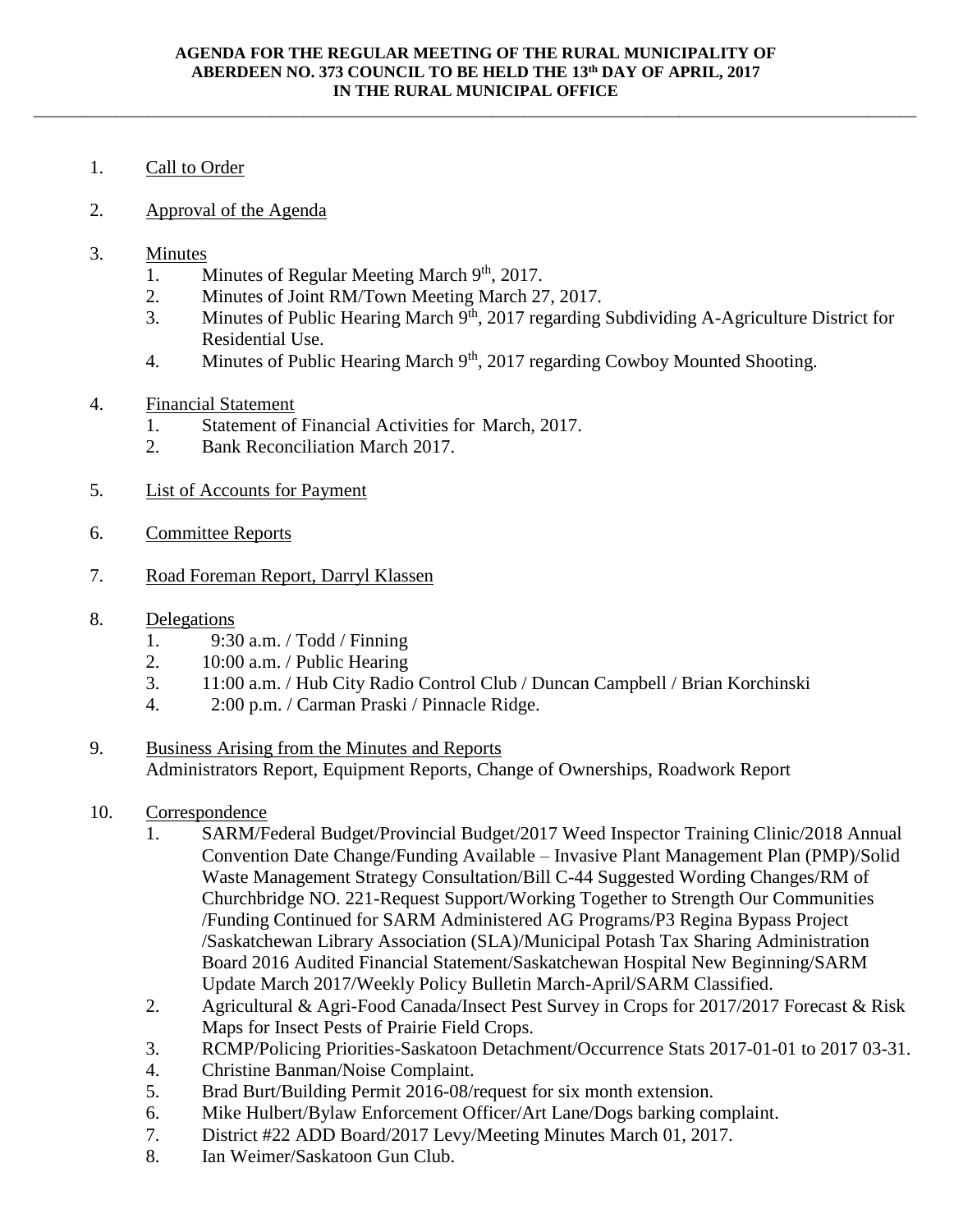## **AGENDA FOR THE REGULAR MEETING OF THE RURAL MUNICIPALITY OF ABERDEEN NO. 373 COUNCIL TO BE HELD THE 13 th DAY OF APRIL, 2017 IN THE RURAL MUNICIPAL OFFICE**

\_\_\_\_\_\_\_\_\_\_\_\_\_\_\_\_\_\_\_\_\_\_\_\_\_\_\_\_\_\_\_\_\_\_\_\_\_\_\_\_\_\_\_\_\_\_\_\_\_\_\_\_\_\_\_\_\_\_\_\_\_\_\_\_\_\_\_\_\_\_\_\_\_\_\_\_\_\_\_\_\_\_\_\_\_\_\_\_\_\_\_\_\_\_\_\_\_\_\_\_\_\_\_\_\_\_\_\_

- 9. South Saskatchewan River Watershed Stewards/Membership Renewal/Forms.
- 10. Golder Associates Ltd./Resource Impact Assessment Services.
- 11. Town of Bruno/Invitation to attend Meeting with Ministry of Highways/Highway #5 Passing Lanes.
- 12. Ministry of Highways/H16111 Project Information Sheet.
- 13. Canadian National Railway/Construction Season (April-October, 2017) rail-road crossing upgrading.
- 14. SaskEnergy TransGas/Pipeline System Inspection April-November 2017.
- 15. MA Inspections/Status to permits from March 3, 2017.
- 16. Councillor Real Hamoline/Cervus Invoice for John Deere Tractor Repair.
- 17. Community Futures Sagehill/Community Heritage & Inventories & Statements of Significance.
- 18. Municipal Potash Tax Sharing Distribution for 2017.
- 19. Gov. of Saskatchewan/2017 Potential Education Mill Rates.
- 20. Wheatland Regional Library/Responds to Provincial Budget Cuts/Fact Sheets on Operations.
- 21. Andrew Jansen/Semi Truck Hauling on Old 27 Grid.
- 22. Canadian Western Bank/Increase Payment due to 1% increase in PST-\$74.71.
- 23. SREDA/2017 Membership/Next Broader Region Committee Meeting.
- 24. Saskatchewan Municipal Hail Insurance/Audited Consolidated Report/Copy of The Great White Combine.
- 25. John Woodley/Crushed culvert Division 1.
- 26. Ministry of Highways & Infrastructure/Spring Road Restriction Bulletin/Spring Road Restriction Orders.
- 27. Farm In the Del/Wines Around the World.
- 28. Kim Anderson/Pinnacle Ridge/Old Servicing Agreement.
- 29. Ryan & Charyce Ramler/Development/Building Permit Application/Block B, Plan 102077333.
- 30. Highway 41 Water Utility/Pinnacle Ridge.
- 31. Dennis Shwytky & Ernie Shwytky/Naming of Road "Shwytky Road".
- 11. Unfinished Business
	- 1. Road Names/Korpan Road & Pocock Road.
	- 2. Yield Signs/Rak and Millionaire Road.
	- 2. Update the Ministry of Highways road network database.
	- 3. Budget Meeting.
	- 4. Hiring Outside Employee.
- 12. New Business
	- 1. Brad Burt/Building Permit 2016-08/request for six month extension.
	- 2. Mike Hulbert/Bylaw Enforcement Officer/Art Lane/Dogs barking complaint.
	- 3. Christine Banman/Noise Complaint.
	- 4. Ian Weimer/Saskatoon Gun Club.
	- 5. RCMP/Policing Priorities-Saskatoon Detachment/Occurrence Stats 2017-01-01 to 2017 03-31.
	- 6. John Woodley/Concern with crushed culvert on Phelan Road in Division 1.
	- 7. Andrew Jansen/Semi Truck Hauling on Old 27 Grid.
	- 8. Ryan & Charyce Ramler/Development/Building Permit Application/Block B, Plan 102077333
	- 9. Ernie Shwytky/Naming of Road.
	- 10. Andrew Jansen/Semi Truck Hauling on Old 27 Grid.